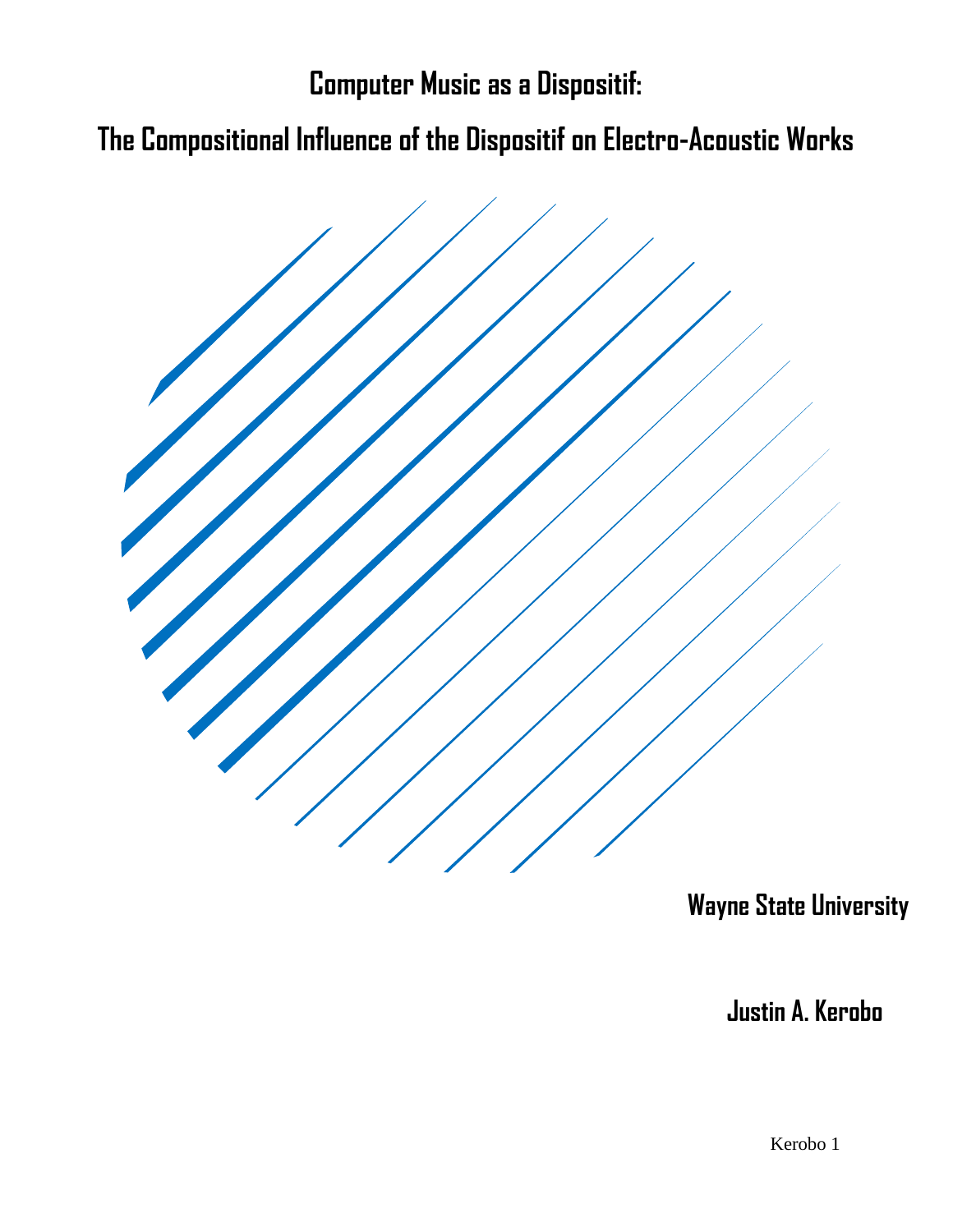# **Introduction**

The term "dispositif" reflects media from a technological standpoint and the mechanisms of their perception, and discourses concerning them.<sup>1</sup> When thinking about a computer system, order and rules dictate everything, seen and unseen. The term "dispositif' originates from film theorist Jean-Louis Baudry, referring to an arrangement or apparatus.<sup>2</sup> Michel Foucault extended the notion of a dispositif and applied it to political power apparatuses. One can think of the "dispositif" concept as an apparatus, its direct translation from French, extending to other discourses and institutions.

In a musical sense, Gilles Deleuze classified a "dispositif" as "a tangled, multilinear ensemble ... composed of lines of different nature."<sup>3</sup> Relating to the noun disposition, "dispositif" is, by Foucault and Deleuze, parts that come together to form a whole. It factors into the design during the creation of music. Composers use their ideas, thoughts, and experiences to create that music.

During the compositional process, most musical designs tend to follow a rule and have an aesthetic. Even more frequently, if composers do not want to follow musical conventions, they use the concept of canon in music. Canon means a rule, and in music, it has many meanings. In this paper, it denotes a musical form or a compositional technique. Inseparable from music is forming a canon, a body of principles, rules, standards, or norms. Computer music got its formal space in music when composers began using the computer as a compositional tool. Electro-acoustic composers Simon Emmerson and Denis Smalley affirm that "all electro-acoustic music may be

<sup>1</sup> Georg Hajdu, "Disposable Music," *Computer Music Journal* 40, no. 1 (March 2016): 25–34, https://doi.org/10.1162/COMJ\_a\_00342. 29.

<sup>2</sup> Jean-Louis Baudry, *L'effet cinéma* (Editions Albatros, 1978).

<sup>3</sup> Gilles Deleuze and David Lapoujade, *Two regimes of madness: texts and interviews, 1975-1995* (New York; Cambridge, Mass.: Semiotext(E) ; Distributed by MIT Press, 2007). 338.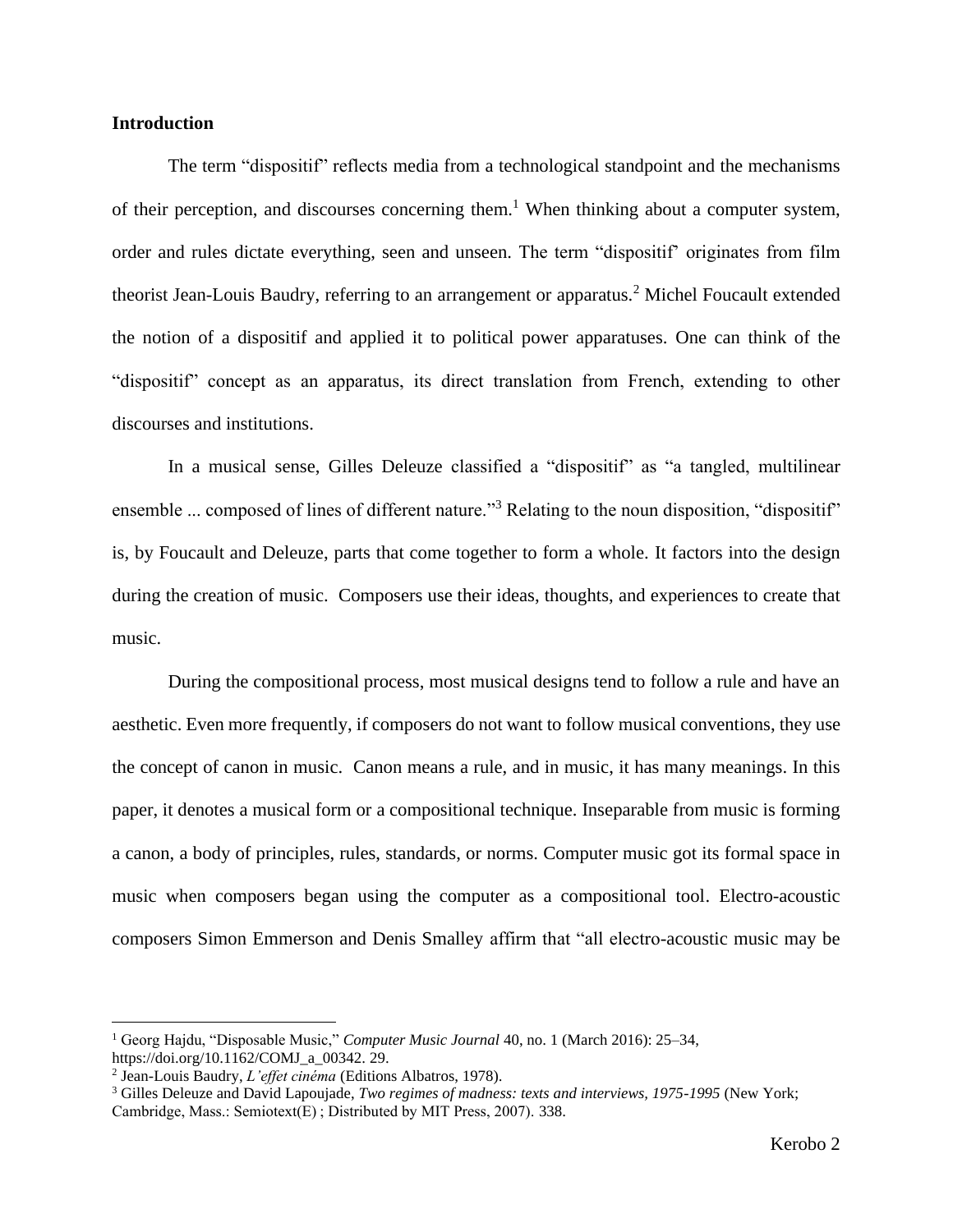regarded as computer music, and although 'computer' may not fully represent the technological means employed, the term continues to be widely used.<sup>34</sup> Precisely, electro-acoustical composers that work by technical means use the mechanisms of their perception and the discourses concerning them combined with their compositional aesthetic to produce music.

The use of the dispositif in computer music composition and interactive music systems has an aesthetic history. Horacio Vaggione, a composer of electro-acoustic and computer-assisted music, uses the dispositif in music to "integrate and conjugate an ensemble of experience about the 'transformational,' stemming from diverse fields of scientific and technical research." <sup>5</sup> Pascale Criton writes that the choices made from scientific references, music informatics, and acoustics are quintessential in creating Vaggione's music. Makis Solomos remarks that Vaggione centers the whole process around the concept of the operative in a system.<sup>6</sup> Another prominent electroacoustical composer, Georg Hajdu, defines "disposable music" as music that introduces conceptually created scores that are "authorless" and notated in real-time while being sightread by performers.<sup>7</sup>

The electro-acoustical discussion on Hajdu's and Vaggione's compositional processes emphasizes scientific or technological influences and perspectives. Even ties to the dispositif concept are less musical than they are scientific. The idea of the dispositif in computer music is foremost throughout Vaggione's *"*SCIR" (1988) and "Nodal" (1997), and Hajdu's *"*Ivresse '84" (2007) and "Schwer ... unheimlich schwer" (2009) and connects through composition by affecting

<sup>4</sup> Simon Emmerson and Denis Smalley, "Electro-Acoustic Music," Grove Music Online, accessed December 2, 2020, http://www.oxfordmusiconline.com/grovemusic/view/10.1093/gmo/9781561592630.001.0001/omo-9781561592630-e-0000008695.

<sup>5</sup> Pascale Criton, "Mutation and Processuality in the Musical Thought of Horacio Vaggione," *Contemporary Music Review* 24, no. 4/5 (October 2005): 371–81, https://doi.org/10.1080/07494460500173798. 373.

<sup>6</sup> Makis Solomos, "An Introduction to Horacio Vaggione's Musical and Theoretical Thought," *Contemporary Music Review* 24, no. 4–5 (October 1, 2005): 311–25, https://doi.org/10.1080/07494460500172139.

<sup>7</sup> Hajdu, "Disposable Music." 25.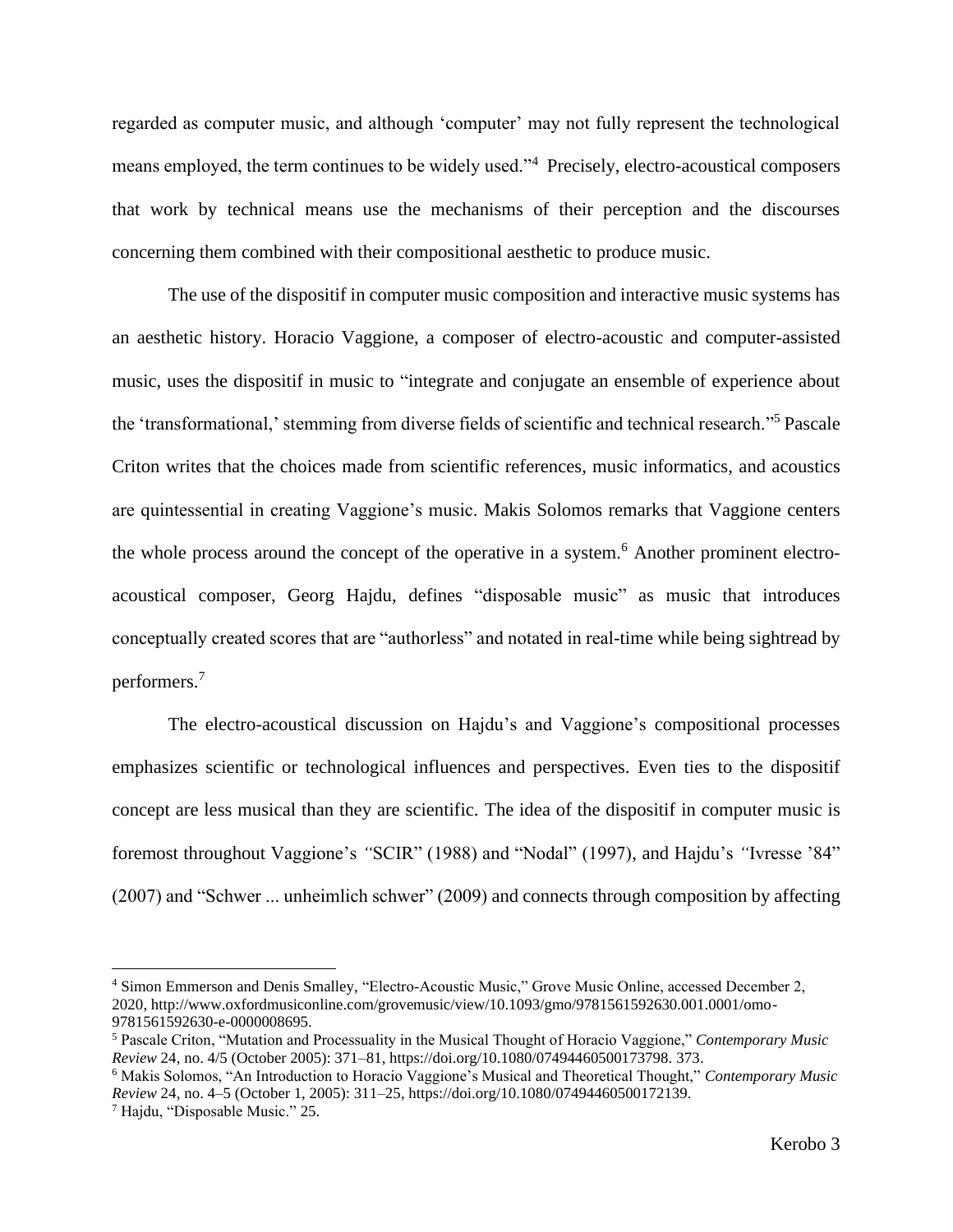music's formative elements, such as musical knowledge, action, and feeling. First, I explore the background of the dispositif, its origins, first conceptual applications, and its connection to music. Second, I examine the compositional and aesthetic approaches of Vaggione and Hajdu. I also assess how the dispositif concept affects those choices musically.<sup>8</sup> Finally, I provide direct discourse on creating the pieces for both composers while also considering the formative elements of music in a musical analysis binds the dispositif concept to music. In other words, compositional techniques during musical composition.

### **The dispositif**

In English, the dispositif means "apparatus." There are many renderings of the *dispositif*  concept. Baudry ties it to the cinematic, Foucault deals with the "government of men," Deleuze reconnects it to the idea of an ensemble, and Giorgio Agamben expands Foucault's definition.<sup>9</sup> Finally, Valentin Ris aims to interconnect canon and music as an academic field to a dispositif system.<sup>10</sup> Each has slightly varied meanings because of their approaches. The dispositif can differ towards their respective field, meaning in language, a re-synthesis of an explanation or an idea of a person prior, more commonly Foucault. One thing is common among them all: apparatus mainly underscores the mechanical side of the term, and less the aspect of a specific "disposition," both in the sense of "arrangement" and "tendency."

Baudry elaborates on the idea of the cinema dispositif in his essays "Ideological Effects of the Basic Cinematographic Apparatus" and "The Apparatus: Metapsychological Approaches to

<sup>8</sup> Solomos, "An Introduction to Horacio Vaggione's Musical and Theoretical Thought"; Hajdu, "Disposable Music." 9 Jean-Louis Baudry, "Effets Idéologiques Produits Par l'appareil de Base," *Cinéthique* 8, no. 7 (1970): 1–8;

Baudry; Foucault and Gordon, *Power/Knowledge*; Deleuze and Lapoujade, *Two regimes of madness*; Giorgio Agamben, *"What Is an Apparatus?" And Other Essays* (Stanford University Press, 2009).

<sup>10</sup> Valentin Ris, "Discursive Power: On Canon, Language, and Music as Dispositif," *Kwartalnik Młodych Muzykologów UJ*, no. 2(41) (2019): 5–22.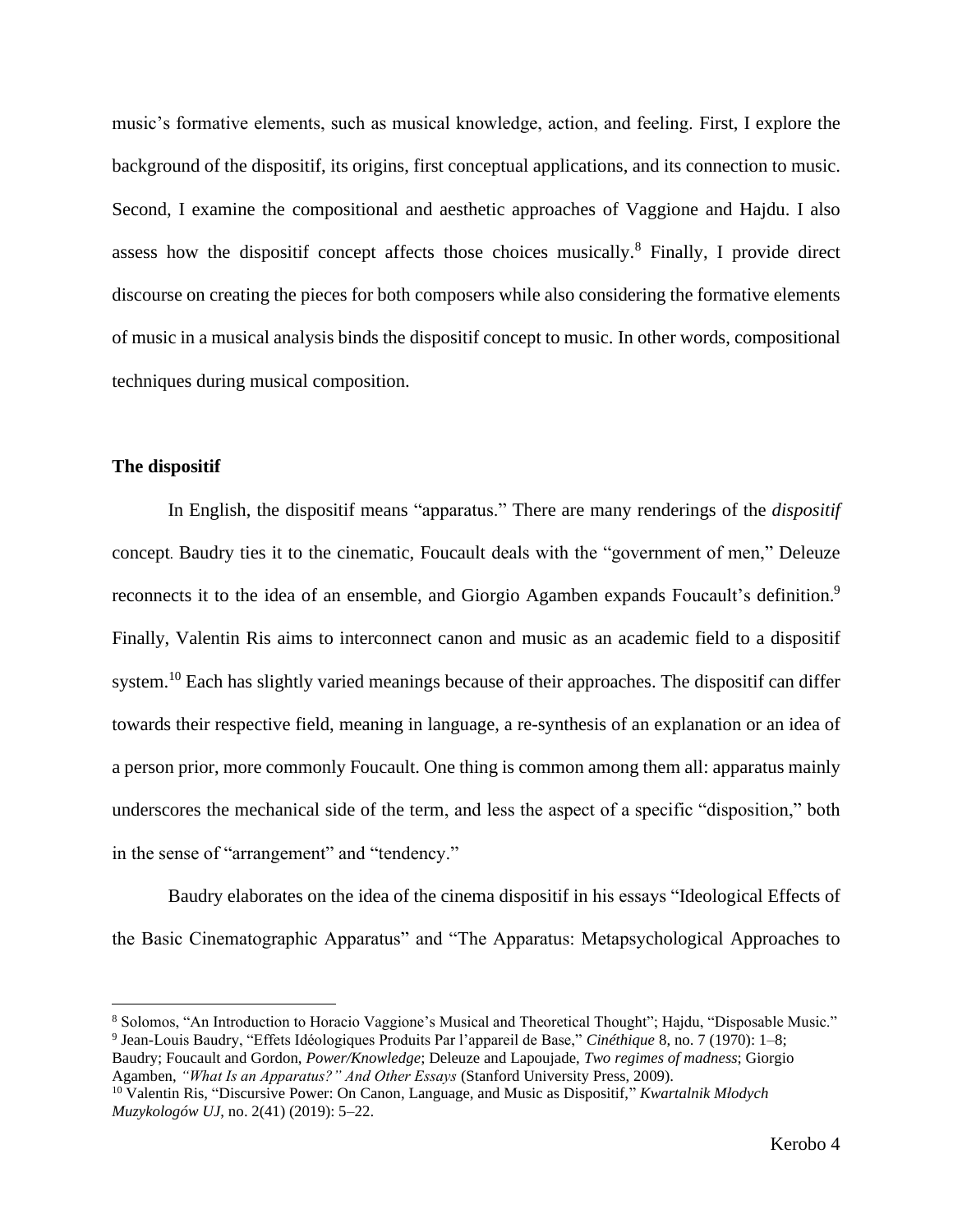the Impression of Reality in the Cinema." <sup>11</sup> Baudry's concept of the *dispositif* ties to *appareil de base*, the apparatus, or the moving image itself in cinema theory. However, that is inside the broader context of the cinematic *dispositif* in classical narrative cinema. To assure perceptions in classical cinema, they have developed specific formal operations, the continuity system. British film theorist Stephen Heath describes the process in the following terms:

The construction of space as a term of that binding in classical cinema is its implication for the spectator in the taking place of film as narrative; implication-process of a constant refining – space regulated, orientated, continued, reconstituted. The use of look and pointof-view structures [...] is fundamental to this process that has been described in terms of *suture*, a stitching or tying as in the surgical joining of the lips of a wound. In its movement, its framing, its cuts, its intermittences, the film ceaselessly poses an absence, a lack, which is ceaselessly recaptured for [...] the film, that process binding the spectator as subject in the realization of the film's space.<sup>12</sup>

The continuity system describes a crucial process within the cinematographic dispositif and the dispositif concept. With the stitch-by-stitch process of creating cinema, space construction is fundamental, which applies to other areas. It is the broader context with this concept that defines the *dispositif* in music. Foucault was the first to relate the *dispositif* concept directly to the government. In an interview entitled "The Confession of the Flesh," he states:

What I'm trying to pick out with this term is, firstly, a thoroughly heterogeneous ensemble consisting of discourses, institutions, architectural forms, regulatory decisions, laws, administrative measures, scientific statements, philosophical, moral, and philanthropic

<sup>&</sup>lt;sup>11</sup> Baudry, "Effets Idéologiques Produits Par l'appareil de Base"; Jean-Louis Baudry, "Le dispositif," *Communications* 23, no. 1 (1975): 56–72, https://doi.org/10.3406/comm.1975.1348.

<sup>&</sup>lt;sup>12</sup> Stephen Heath, "Narrative Space," in *Questions of Cinema*, ed. Stephen Heath, Communications and Culture (London: Macmillan Education UK, 1981), 19–75, https://doi.org/10.1007/978-1-349-16579-7\_2. 52.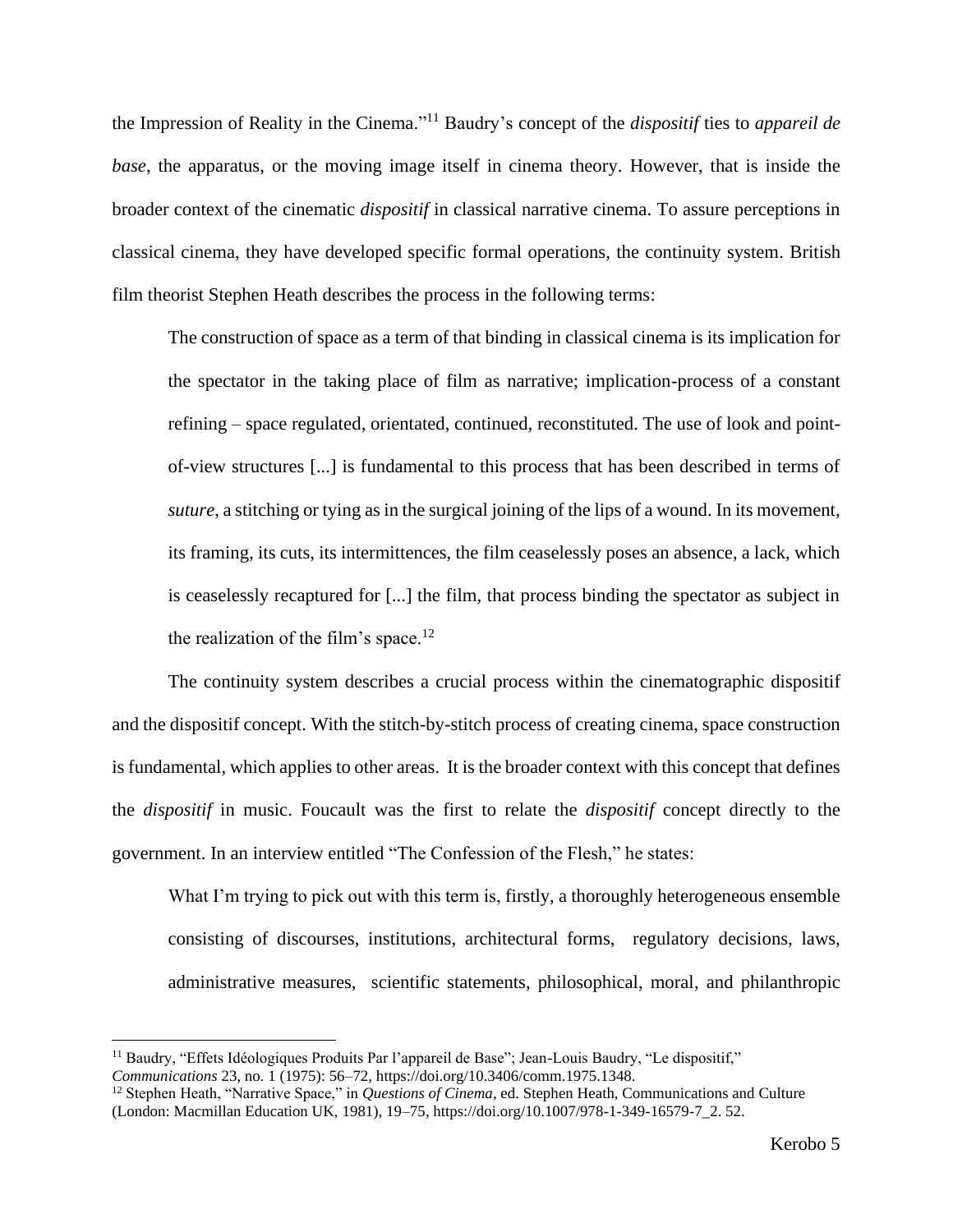propositions—in short, the said as much as the unsaid. Such are the elements of the apparatus. The apparatus itself is the system of relations that can be established between these elements. 13

Foucault's concept of the apparatus and its relation seems almost endless in terms of what it can connect or convert to concerning the "government of men." It is also the most common reference for Deleuze and Agamben's discussion of the dispositif. Deleuze notes the distinction between "social apparatus" and "apparatus," which is vital because it relates the dispositif to people and systems precisely. Another important highlight in "Two Regimes of Madness" is the detail of what composes the apparatus. In the chapter "What is a *Dispositif?*" Deleuze expands on the idea of an ensemble, but in the form of an apparatus:

Apparatus are therefore composed of lines of visibility, utterance, lines of force, lines of subjectivation, lines of cracking, breaking and ruptures that all intertwine and mix together and where some augment the others or elicit others through variations and even mutations of the assemblage.<sup>14</sup>

This definition of the dispositif's idea is closer to music; mutations and variations are concepts graspable. A "social apparatus" can further explain the connection between the audience, performers, the system, and musical works to the dispositif. Foucaultian philosophy is the base for Agamben's definition of the dispositif. However, Agamben's Italian perspective further expands the definition:

I invite you therefore to abandon the context of Foucauldian philology in which we have moved up now to in order to situate apparatuses in a new context. I wish to propose to you nothing less than a general and massive partitioning of beings into large groups or classes:

<sup>13</sup> Foucault and Gordon, *Power/Knowledge*. 194.

<sup>14</sup> Deleuze and Lapoujade, *Two regimes of madness*. 342.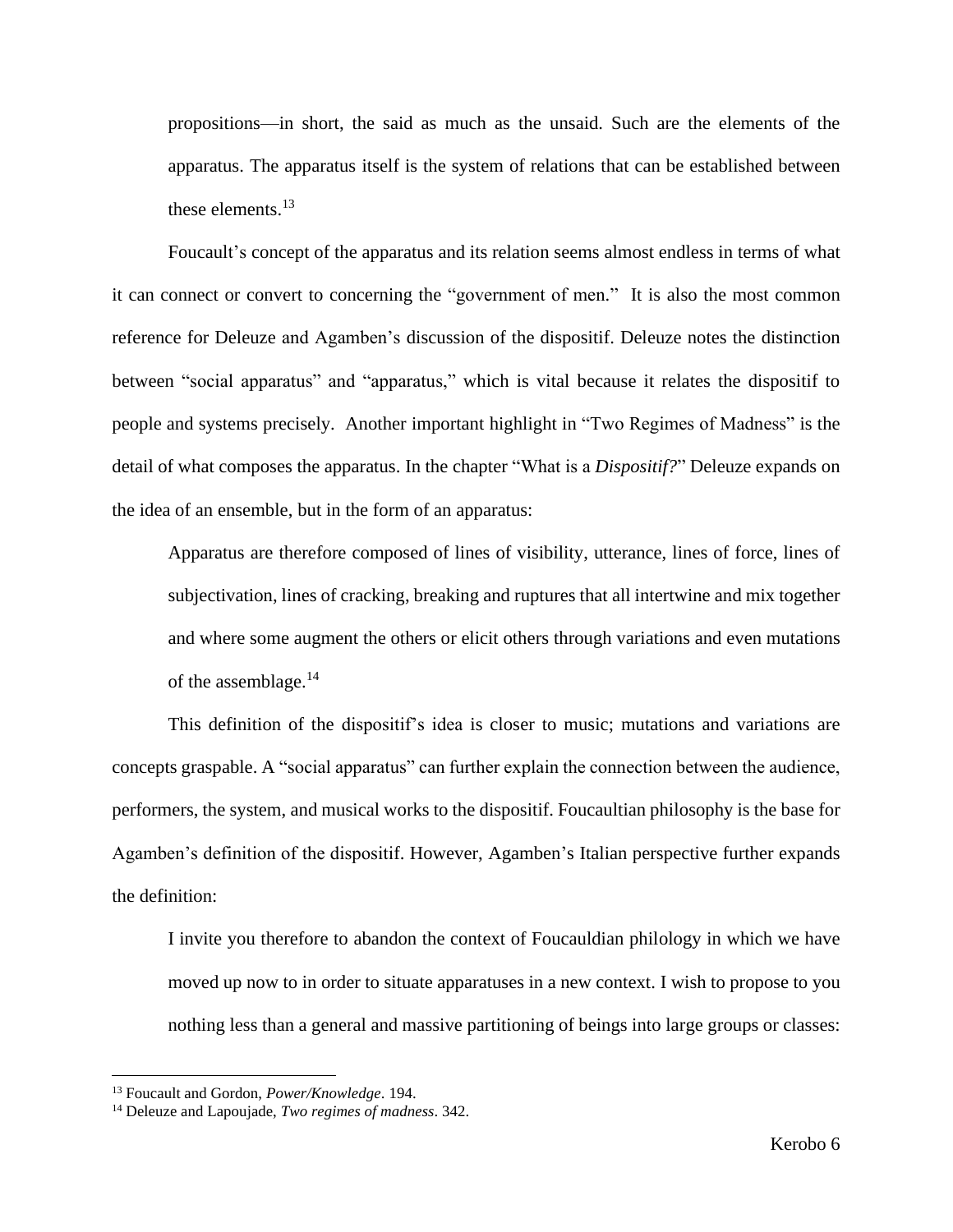on the other hand, living beings (or substances), and on the other, apparatuses in which living beings are incessantly captured.<sup>15</sup>

Agamben's essay solidifies the concept of an apparatus: "literally anything that has in some way the capacity to capture, orient, determine, intercept, model, control, or secure the gestures, behaviors, opinions, or discourses of living beings."<sup>16</sup> Understood from this perspective, Agamben's work, like Foucault's, may be described as the identification and investigation of apparatuses, together with continuous attempts to find new ways to define them. Agamben's, Foucault's, and Deleuze's perspectives connect the dispositif concept to music by technological means, a mentioning of the system, and discourse.

Ris addresses the connection between "aesthetic presence" and the perception of musical artworks. By looking at music and language conjoined with social context, subjectivity comes into play as a "vehicle." Subjectivity is the quality of being founded on or influenced by personal feelings, tastes, or opinions. To conceptualize the "vehicle," Ris reintroduces a term first used by Lawrence Kramer, "constructive descriptions," as a specific language function. Referencing Kramer, through his own words:

Descriptions of music are less a representation of perceived musical stimulus than an invention; "description" is not used in an ordinary sense but as a constructive force, through which meaning is applied to the object addressed. "Constructive descriptions," therefore, do not decode the meaning, which is already there, but "construct" or "attach themselves to the music as an independent form or layer of appearance." This kind of description applied to music can outlive the concrete circumstances of the utterance, thus becoming a historical fact that can be re-contextualized and, therefore, transform their meaning; that is,

<sup>15</sup> Agamben, *"What Is an Apparatus?* 13.

<sup>16</sup> Agamben. 14.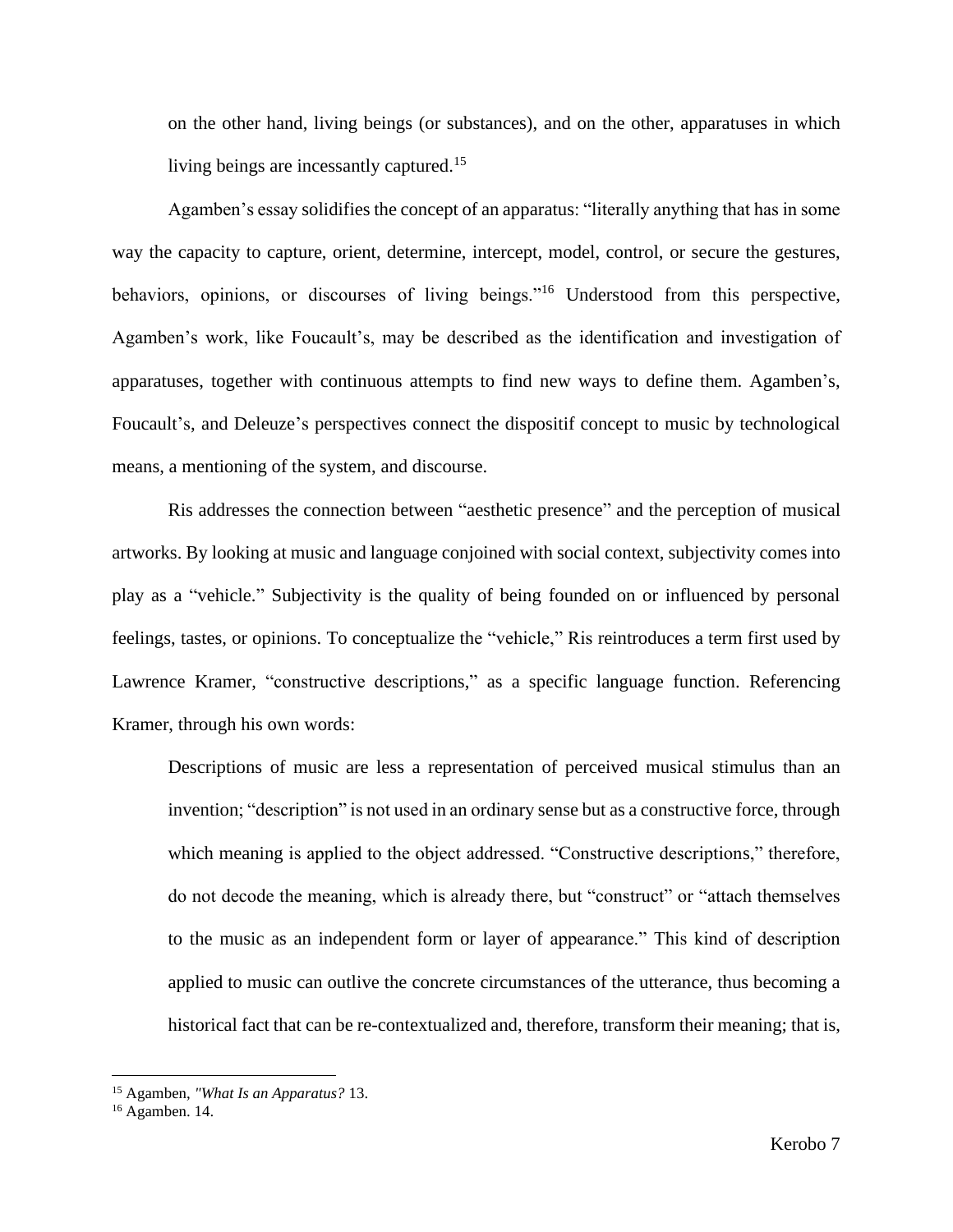they are iterable signs. "So constructive description is more than a historical artifact; it is a historical agency, a cultural practice that installs the past in the present, and installs its objects in history even in the absence of overtly historical language."<sup>17</sup>

Ris conceptualizes the language function of music and "constructive descriptions" as part of a larger *dispositif*, which forms listening, teaching, and performance practices. It also looks into subjectivization, normalization, exclusion, and interpretations of music. Knowing that a *dispositif*  acts on an operational level, it is neither subject nor object, but order. The concept of order is a network of lines, which cross thresholds that make them either aesthetic, scientific, or political.<sup>18</sup> The *dispositif* network is also divided and acting as power, knowledge, and subjectivity concerning societal areas. Therefore, the idea of "constructive descriptions" fits in the vocabulary of the *dispositif.* In understanding this, the canon is the lines of a *dispositif.* Ris explains:

As an analytical category *dispositif* becomes especially interesting because (1) it is not based only on language discourses but combines them with non-discursive elements as practices, institutional structures, or even architecture. We can now show interdependencies of discourses, which were perceived as separate and never part of musicology; the connection of musical instrument makers and physics or of pedagogical systems, politics, and musical instruments. This also applies to performance practices and media (or "sound reproduction technologies" in a narrower sense) as both shaped and shaping musical forms. Thus, (2) a dispositif explains the interconnection of musical forms and their performance and media practices. (3) It also integrates specific actors as the listeners with the analytic perspective. A listener (and of course also a musician) as subject is shaped by subjectivization lines of a dispositif; listening, as a bodily technique, is not

<sup>18</sup> Ris. 17.

<sup>&</sup>lt;sup>17</sup> Ris, "Discursive Power." 17-18.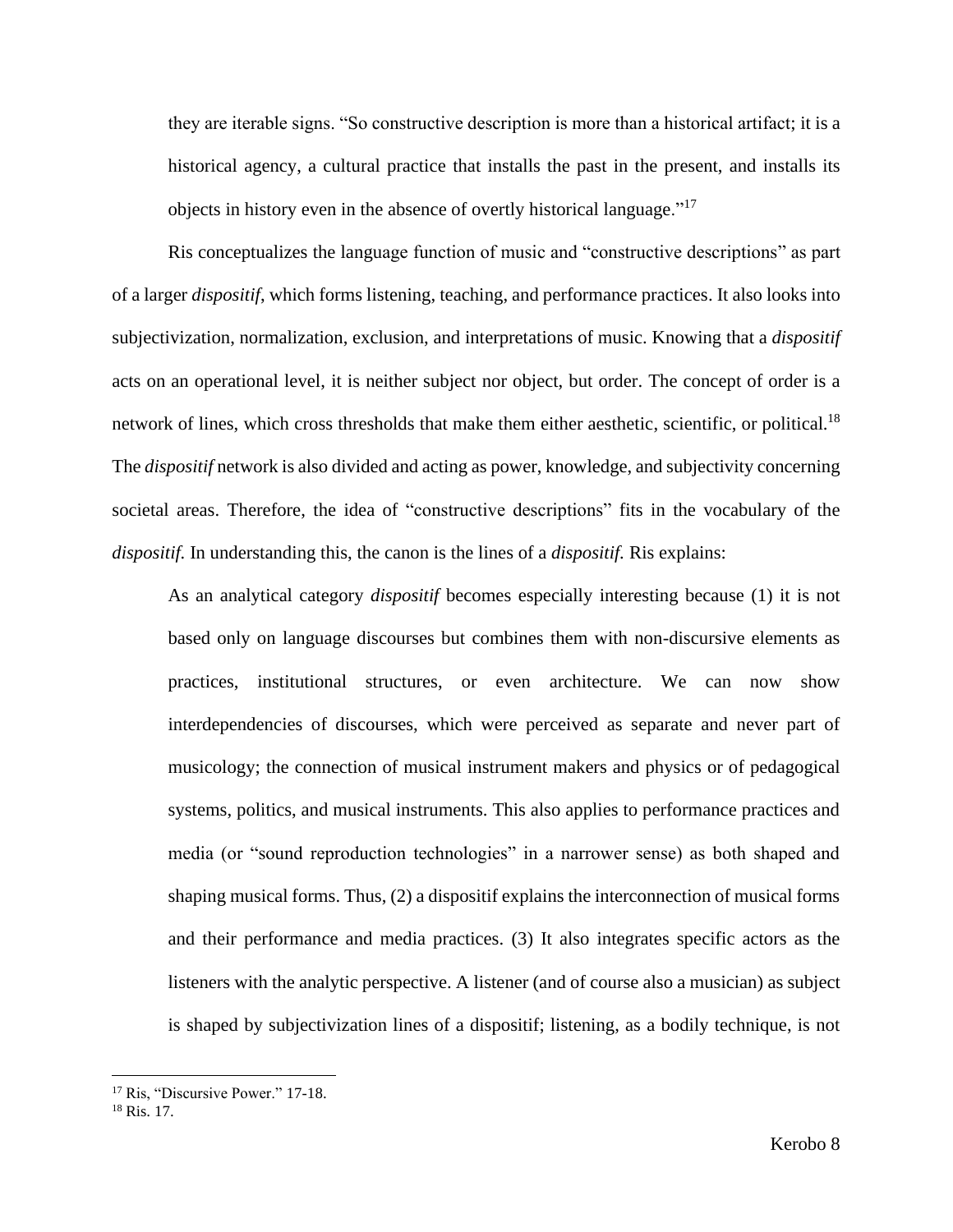only historically contingent but also is a culturally conditioned practice. A dispositif is also open to media studies insofar as it contains non-discursive elements as technologies and cultural techniques of a larger "discourse network."<sup>19</sup>

According to Ris, the *dispositif* is not a limiter to music; it expands the idea of what can be. It incorporates "the idea that music always exists historically and cross-culturally in a multiplicity of ontologies." <sup>20</sup> With these very same instances of what a *dispositif* is, Vaggione and Hajdu push forward in thought process, musical creation, personal theories, methodologies.

### **Horacio Vaggione**

Horacio Vaggione is one of the most influential electro-acoustic and mixed music composers, combining acoustic instruments with various electronic setups. Decisively perspective in attitude, he fills the gap between sound and structure by developing a "multi-scale" approach to musical time, implemented employing "object networks," conceived as "plural symbolic entities" encapsulating diverse systems of representation. <sup>21</sup>

Objects and networks are practical classes with the same degree of detail to different time-scales, from the musical note to the micro-sound or the macrostructure. Considering the non-linearities arising from the interaction between these different levels, they are, in Vaggione's words, "positive carriers of form." Vaggione conceptualizes most musical explorations in creative theoretical writings on music and proposes apparatuses virtually abstract to contribute to the elaboration of current composition theory. $^{22}$ 

<sup>19</sup> Ris. 17-18.

 $20$  Ris. 18.

<sup>21</sup> Makis Solomos, "Foreword," *Contemporary Music Review* 24, no. 4–5 (October 1, 2005): 285–86, https://doi.org/10.1080/07494460500171875. 285.

 $22$  Solomos. 311.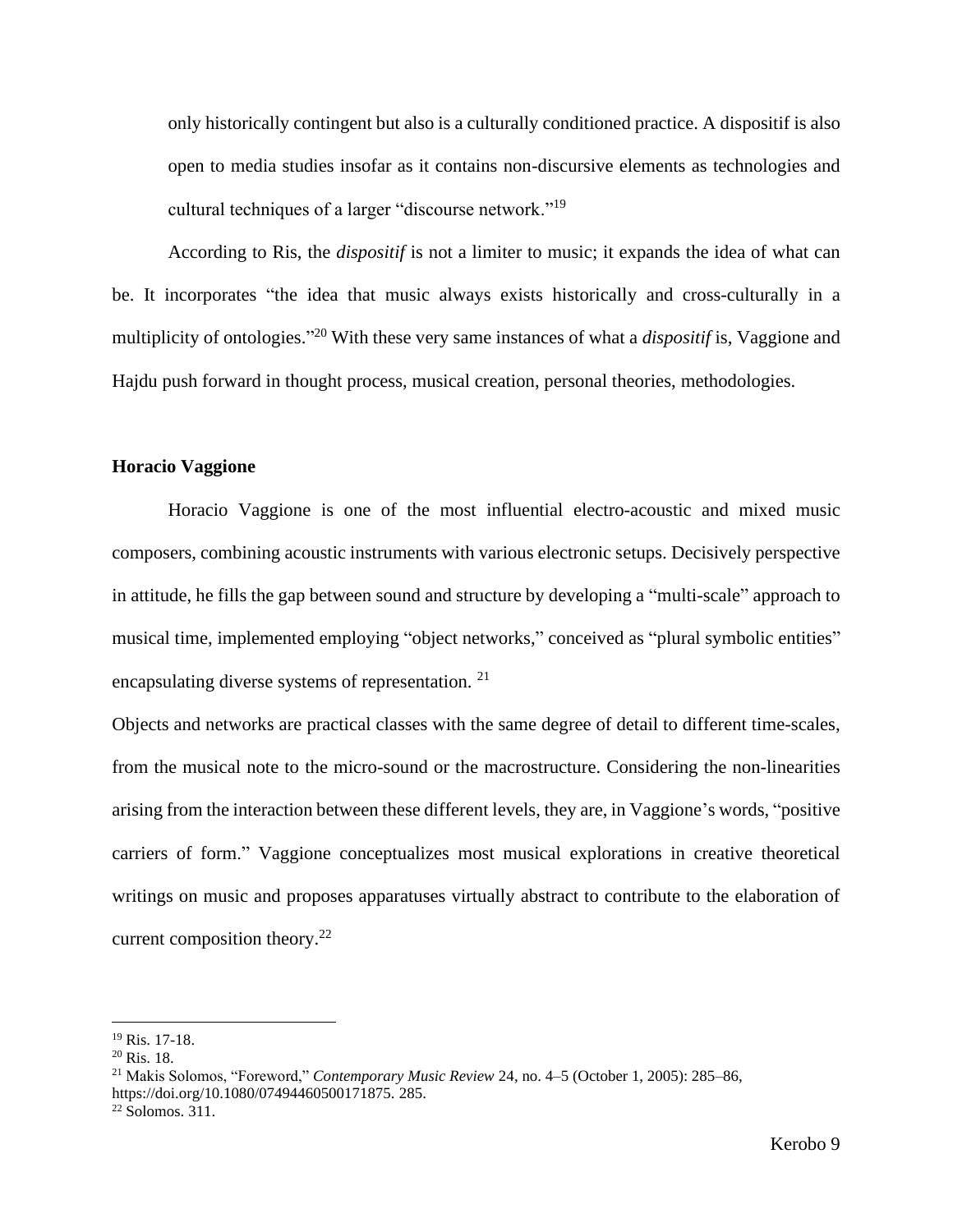Vaggione is continually working on conceptualizing the most significant challenge of today's music: the bridging of the gap between "sound" and "structure," between material and form, or –to adopt Vaggionian terminology– between micro-time and macro-time.<sup>23</sup> Well known in the dispositif concept is the connection to social discourse. Vaggione's music and theory correspond to what Solomos calls a "moment of historical importance."<sup>24</sup>

In order to find a way out of the crisis of the 60s and 70s, when music was torn between axiomatization and intuitiveness, between hyper-rational and irrational tendencies, Vaggione opted, from this period on, to combine what he would call the "formal" and the "informal," a choice which continues to characterize his approach. $2<sup>5</sup>$ 

Vaggione's theory has three stages. The first is a work-in-progress stage, in which Vaggione creates his line of thought and tries to connect it conceptually to his view; it's in constant revision.<sup>26</sup> It relates to the dispositif by the nature of the complexity, as Pascale Criton explains:

The expression of spatio-temporal and morphological dynamism requires the elaboration of a *dispositif*, a (logical, technical, intensive) field outside of which they will not be produced. What, however, determines logical division, as much as the choice of operations?<sup>27</sup>

Second, Vaggione's thought integrates multiple references into a complexly woven fabric by proposing a locus of intersection for numerous disciplines, ranging from theories on instrumental music to computer music research and from science to philosophy. In some ways, his ideas establish a body of "layered concepts" that resemble his music, which he readily describes

<sup>&</sup>lt;sup>23</sup> Solomos, "An Introduction to Horacio Vaggione's Musical and Theoretical Thought." 311.

 $24$  Solomos. 311.

<sup>25</sup> Solomos. 311.

<sup>26</sup> Solomos. 312.

<sup>&</sup>lt;sup>27</sup> Criton, "Mutation and Processuality in the Musical Thought of Horacio Vaggione." 377.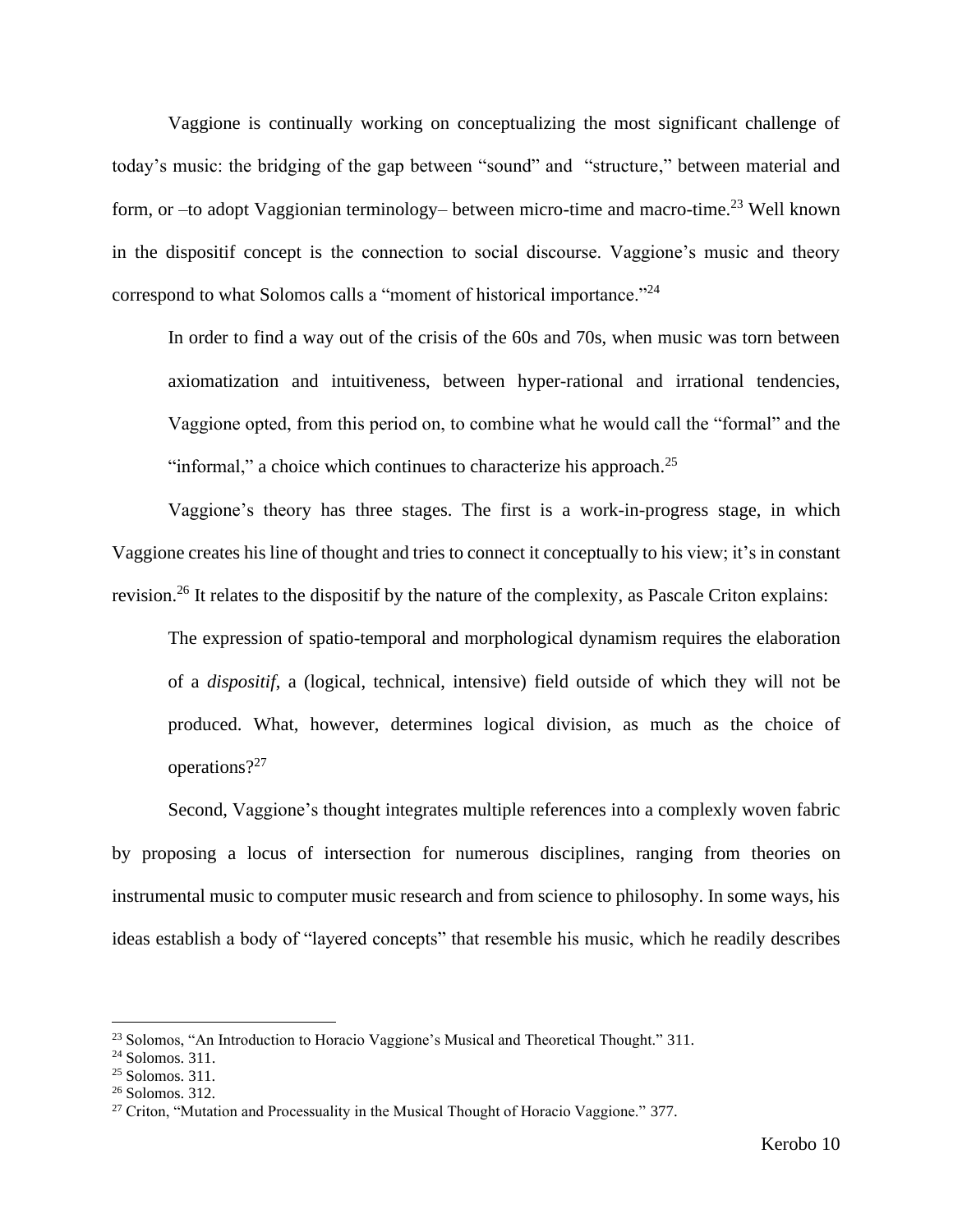as a group of "layered forms."<sup>28</sup> Criton describes "layered forms" as axiomatics and works directly into the apparatus's concept and the *dispositif*. <sup>29</sup> Third, Vaggione's thought process is non-linear. It is through an attempt to "reduce it to simple issues" that the process shows the "interactive weaving of the subjects it treats."<sup>30</sup> Non-linearity has many factors in the dispositif concept, which operates in Vaggione's theory.

For Horacio Vaggione's *"*SCIR," the mutation and the "endlessly" re-defines and reorganizes itself."<sup>31</sup> The instrumentation of the piece is for bass flute and electronics. One can hear the framing of a soundscape of pure motions, stirrings, creepings, "unidentified actions," for which there is no identifiable subject during the terracing operations and connections. According to a flow of variables, the transitivity organizes both perceptible and open in ever-changing gradations, a site of distinct/obscure hints, in which a single musical reference creates itself. <sup>32</sup> Harmonically, it is varied. There is no direct source of the noise; instead, its creation is a mutation on transitive and electronic sound "materialities," expressed through their musical actions and bass flute.<sup>33</sup>

For "Nodal," Vaggione uses maximum diversity and the unlimited potential of every possible musical connection. The instrumentation is for tape.<sup>34</sup> Criton reassures, "no doubt, the energy choice is a deciding factor, for it is part of a force that acts beneath the form and the outlay of events, in the same way, that wind contains a perspective in which motions entangle and affect each other."<sup>35</sup> The connection to the *dispositif* concept for "SCIR" and "Nodal" relates to its creation—a polyphony of depths, events, and figures articulated with complexity in fluid and

<sup>28</sup> Solomos, "An Introduction to Horacio Vaggione's Musical and Theoretical Thought." 312.

 $29$  Criton, "Mutation and Processuality in the Musical Thought of Horacio Vaggione." 375.

<sup>30</sup> Solomos, "An Introduction to Horacio Vaggione's Musical and Theoretical Thought." 312.

<sup>&</sup>lt;sup>31</sup> Criton, "Mutation and Processuality in the Musical Thought of Horacio Vaggione." 379.

<sup>32</sup> Criton. 379.

<sup>33</sup> Criton. 379.

<sup>34</sup> Criton. 380.

<sup>35</sup> Criton. 380.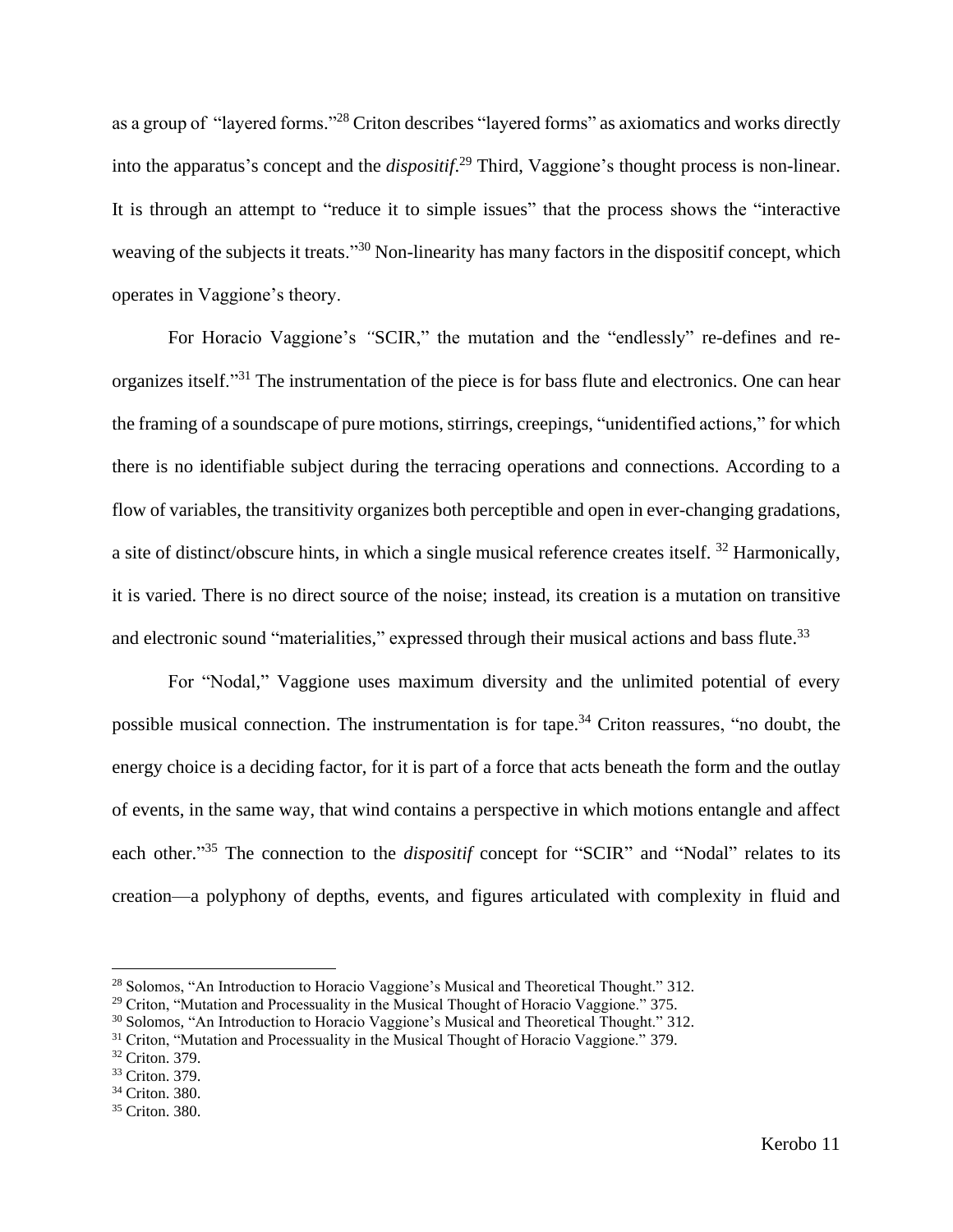composite layers.<sup>36</sup> Vaggione's musical theory and compositional process indeed is a dispositif of thought.

# **Georg Hajdu**

Georg Hajdu introduces real-time composition and composition as a "dispositif" in the sense of Foucault and Deleuze, an apparatus. He defines "disposable music" as music that introduces conceptually created scores that are "authorless" and notated in real-time while being sightread by performers. An inseparable aspect of disposable music is the concept of the noun "disposition," which can also mean the arrangement of something. The modern term of "disposable music" is created from two sides, real-time composition and notation, and the creation of that as a "dispositif."<sup>37</sup> However, Hajdu's use of the term "dispositif" is ideally suited to bringing the different strands of thought that have been presented here into a framework."<sup>38</sup> Hajdu invites us to approach the dispositif analytically and allows us to see his compositional process:

The first task is to describe the arrangement of its elements: Usually, one or more musicians are integrated into a top-down computer network in which a central computer, calculating the music according to prescribed rules, conveys the data in the form of notation by means of network protocols to the musicians' computers. The strict hierarchy (in which, not unlike the matrix in the film of the same name, the musicians are threatened with becoming slaves of the machine) can be mitigated in scenarios in which (1) the score elements admit larger free space in interpretation (e.g., graphic notation); and (2) the network nodes (the

<sup>36</sup> Criton. 380.

<sup>37</sup> Hajdu, "Disposable Music." 33.

<sup>38</sup> Hajdu. 29.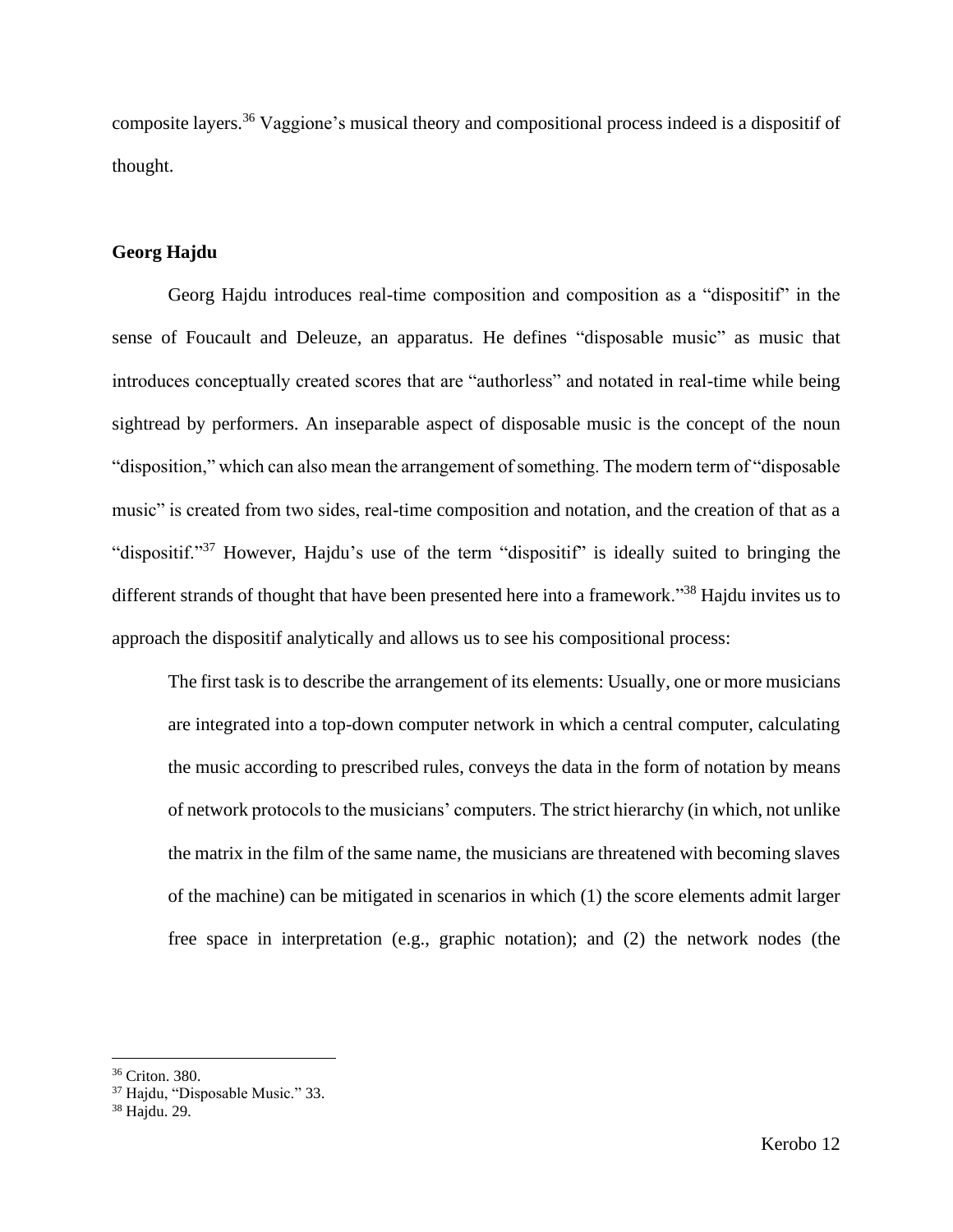performing musicians) exert greater autonomy or, by feedback, are influenced by the system.<sup>39</sup>

Hajdu's compositional style and design process are strict. They show that the dispositif not entirely without any author, however. Only the roles have shifted: The composer has become a programmer. The machine has become a conductor. Depending on the scenario, the musicians or even the audience become composers. In a final note about the dispositif, Hajdu states that "highly heterogeneous discourses are bundled together: the disappearance of work and author, the question of intellectual property, *objets trouves*, autopoiesis in networked systems, and human-machine interactions." <sup>40</sup> Hajdu's musical theory and compositional process indeed is a dispositif of thought, and the dispositif is his pieces' structure.

Hajdu's "Ivresse '84" has to do with difficulty, as he was grappling with John Cage's "Freeman Etudes."<sup>41</sup> The inspiration for the piece was twentieth-century modernism and the notion of the Western avant-garde, which has become a historical practice. He interviews violinist János Négyesy because he had worked closely with Cage for his works' premier. Using the plan and the process of the dispositif, Hajdu outlines a composition as a result of intersecting lines:

I decided to base my piece on the first "Freeman Etude" and the first 4 minutes of the interview, attempting to create a crossover between a documentary and a real-time interactive composition for violin and four electronic musicians. The music consists of a version of the first Freeman Etude, transcribed into standard music notation, in which the material is rearranged to follow the narrative of the interview. For each of the 20 sections, a stochastic process chooses among a range of measures and recombines them into a new

<sup>39</sup> Hajdu. 29.

<sup>40</sup> Hajdu. 30.

<sup>41</sup> Hajdu. 32.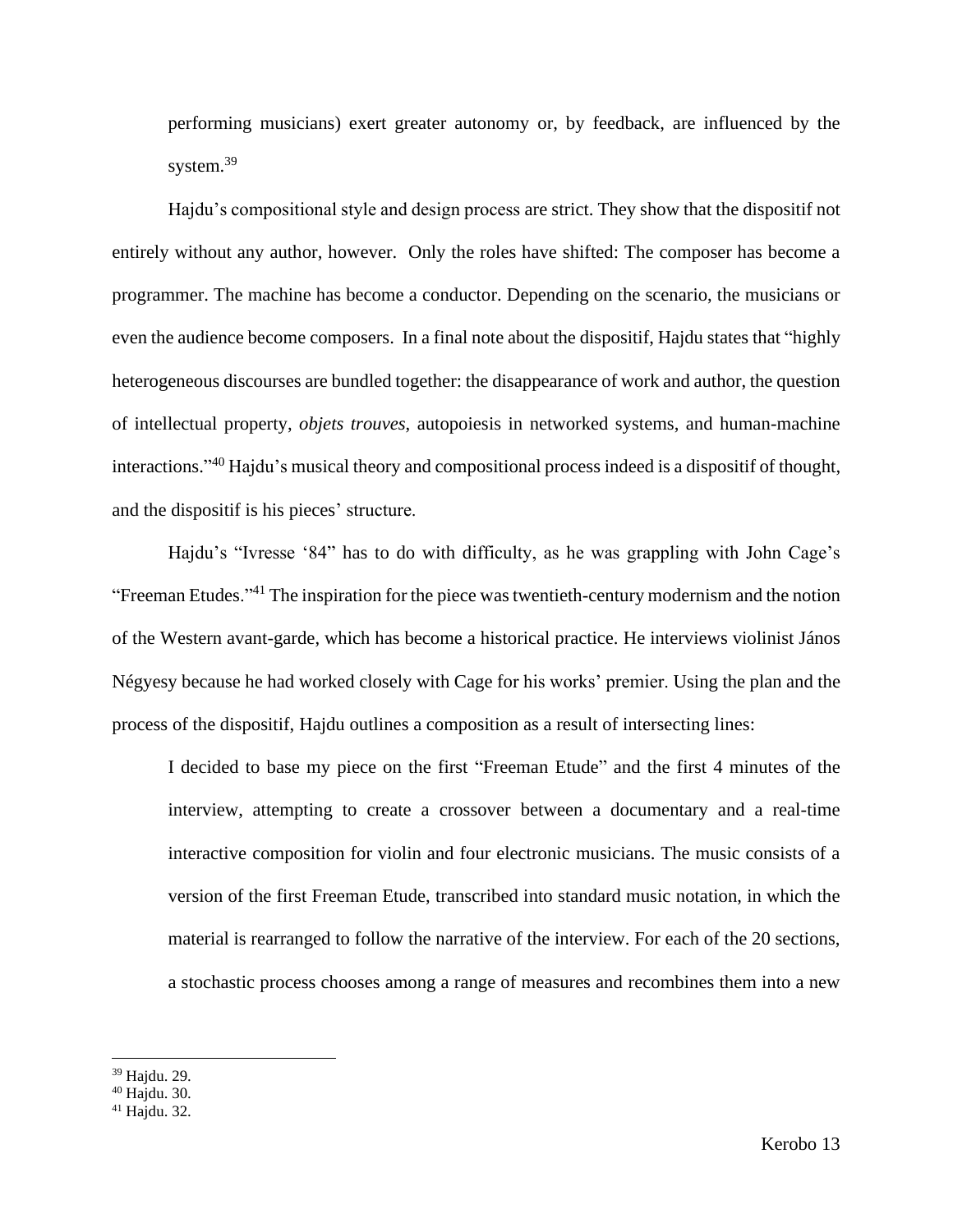structure, which is sightread by the performer. (This approach, of course, assumes familiarity with the material.) The soloist is accompanied by the electronic musicians who react to his actions and read instructions from their computer screens while playing audio samples taken from Négyesy's own CD recording.<sup>42</sup>

Harmonically, "Ivress '84" is abstract; it uses audio recordings of the Négyesy interview at the performer's will with an atonal solo violin. Finally, "Schwer...unheimlich schwer" is Hajdu's attempt to put performers out of their comfort zone "and have to endure the uncertainty of their immediate musical future."<sup>43</sup> "Schwer...unheimlich schwer" from German translates to "difficult…incredibly difficult" in English, which has roots in an interview with Red Army Faction terrorist Ulrike Meinhof. The composition is for bass clarinet, viola, piano, percussion, and live electronics. Hajdu describes it as:

Schwer...unheimlich schwer is a musical portrait depicting this person's inner conflict, swinging back and forth between two sound textures, one affirmative, the other a brittle filigree. All of the musical material originates from a speech analysis of the interview (audio of Stefan Aust and Ulrike Meinhof) and is delivered in real-time to four players on their laptops. By stochastic processes, it is impossible, in many parts, to predict what the musicians will play in the next moment. $44$ 

Harmonically, its twisting, intermingling, and doubling of instrumental lines backed with percussive hits on the downbeat are atonal. However, Hajdu argues that a dispositif suitable for performance is "real-time composition and notation of music generated for a man-machine

<sup>42</sup> Georg Hajdu, "Playing Performers. Ideas About Mediated Network Music Performance," *Proceedings of the Music in the Global Village Conference*, 2007, 41–42.

<sup>43</sup> Hajdu, "Disposable Music." 30.

<sup>44</sup> Hajdu. 30.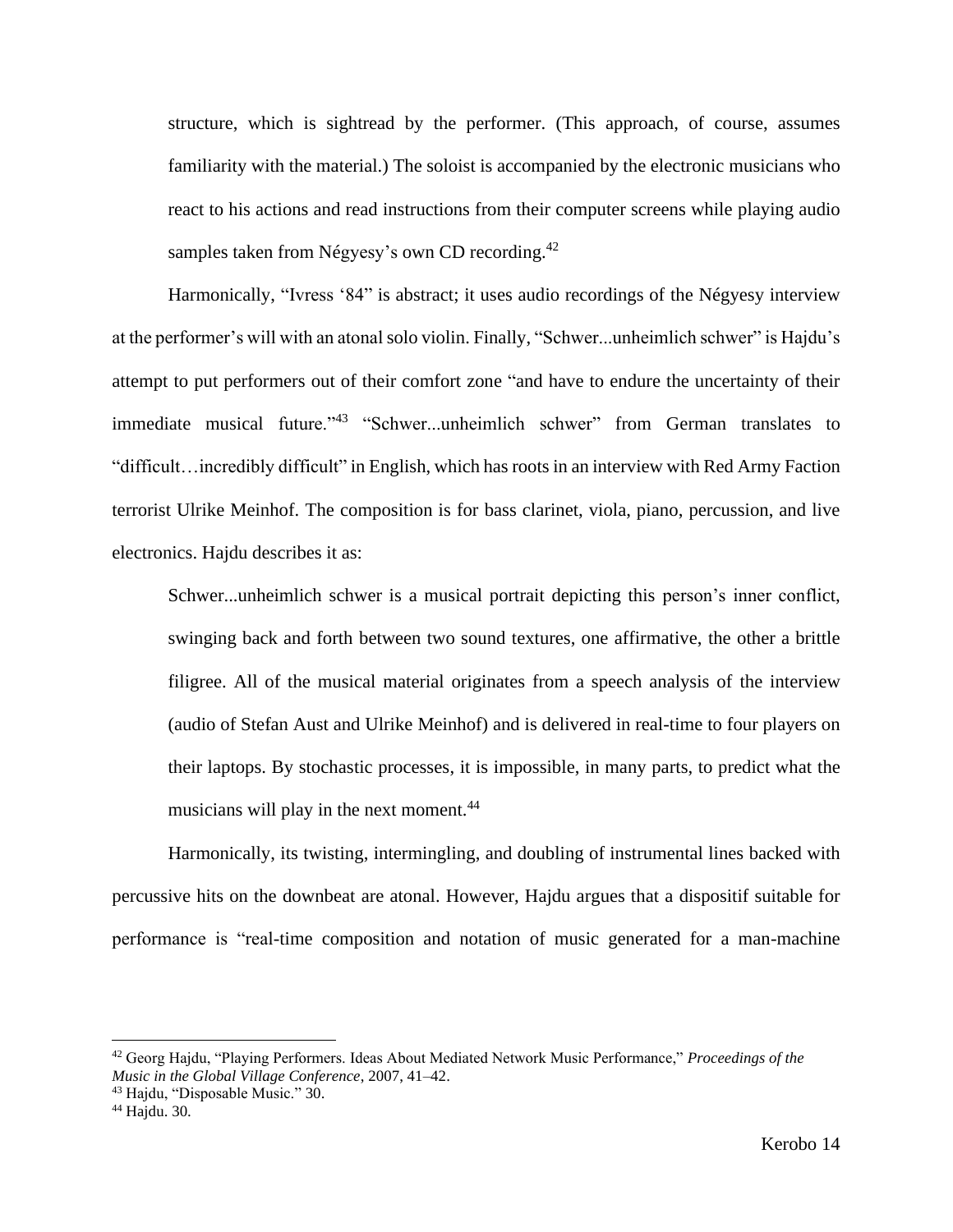network, seemingly without author, and performed by musicians in a top-down model."<sup>45</sup> As a framework for the music, the context in which Hajdu establishes the term "dispositif" reflects media from a technological standpoint, and the mechanisms of their perception and discourses concerning them.<sup>46</sup> The self-defined word of dispositif by Hajdu intertwined conceptually is undoubtedly musical.

# **Conclusion**

The idea of the dispositif in computer music is foremost throughout the pieces of prominent electro-acoustical composers Horacio Vaggione and Georg Hajdu. The concept of an apparatus, derived from the dispositif, relates to musical canon and aesthetics. It considers the formative elements of music in a musical analysis that binds the dispositif concept to music. The background of the dispositif, its origins, and its first conceptual applications connect it directly to the music.<sup>47</sup> The compositional and aesthetic approaches of Vaggione and Hajdu affect parts of their musical system.

There is a tie of the dispositif between both of the composers, but their use of it in composition differs in their works created; "SCIR" and "Nodal" for Vaggione, "Ivresse '84" and "Schwer...unheimlich schwer" for Hajdu. The dispositif concept involves those choices musically through meticulous thought processes. Whether that is the micro-time and object networks of Vaggione or Hajdu's intersectionality and commentary, they link historically by a direct discourse

<sup>45</sup> Hajdu. 33.

<sup>46</sup> Hajdu. 29.

<sup>47</sup> Baudry, *L'effet cinéma*.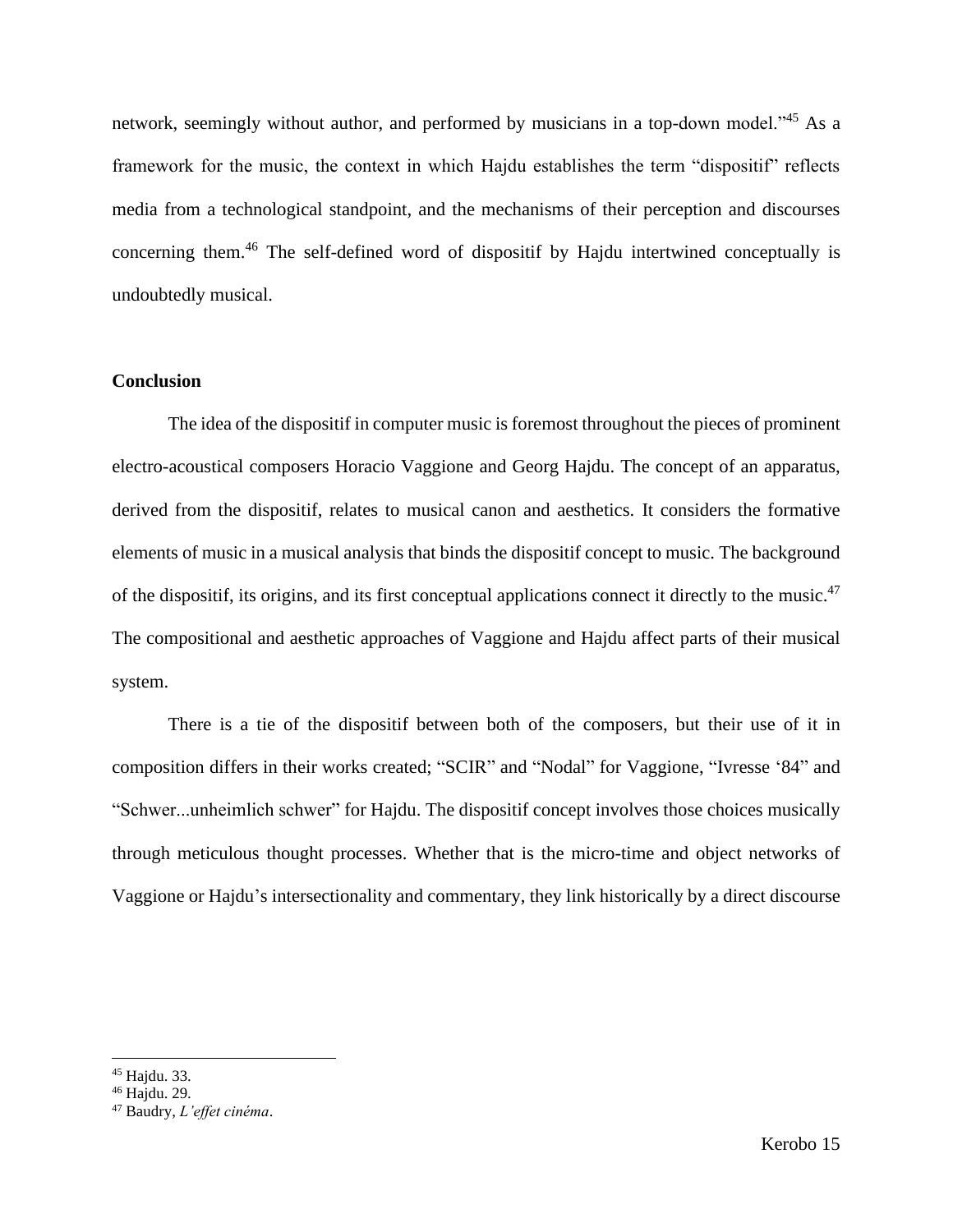on creating the pieces from both composers.<sup>48</sup> The dispositif concept influences compositional techniques that affect the formative elements of music.

<sup>48</sup> Solomos, "An Introduction to Horacio Vaggione's Musical and Theoretical Thought"; Hajdu, "Disposable Music."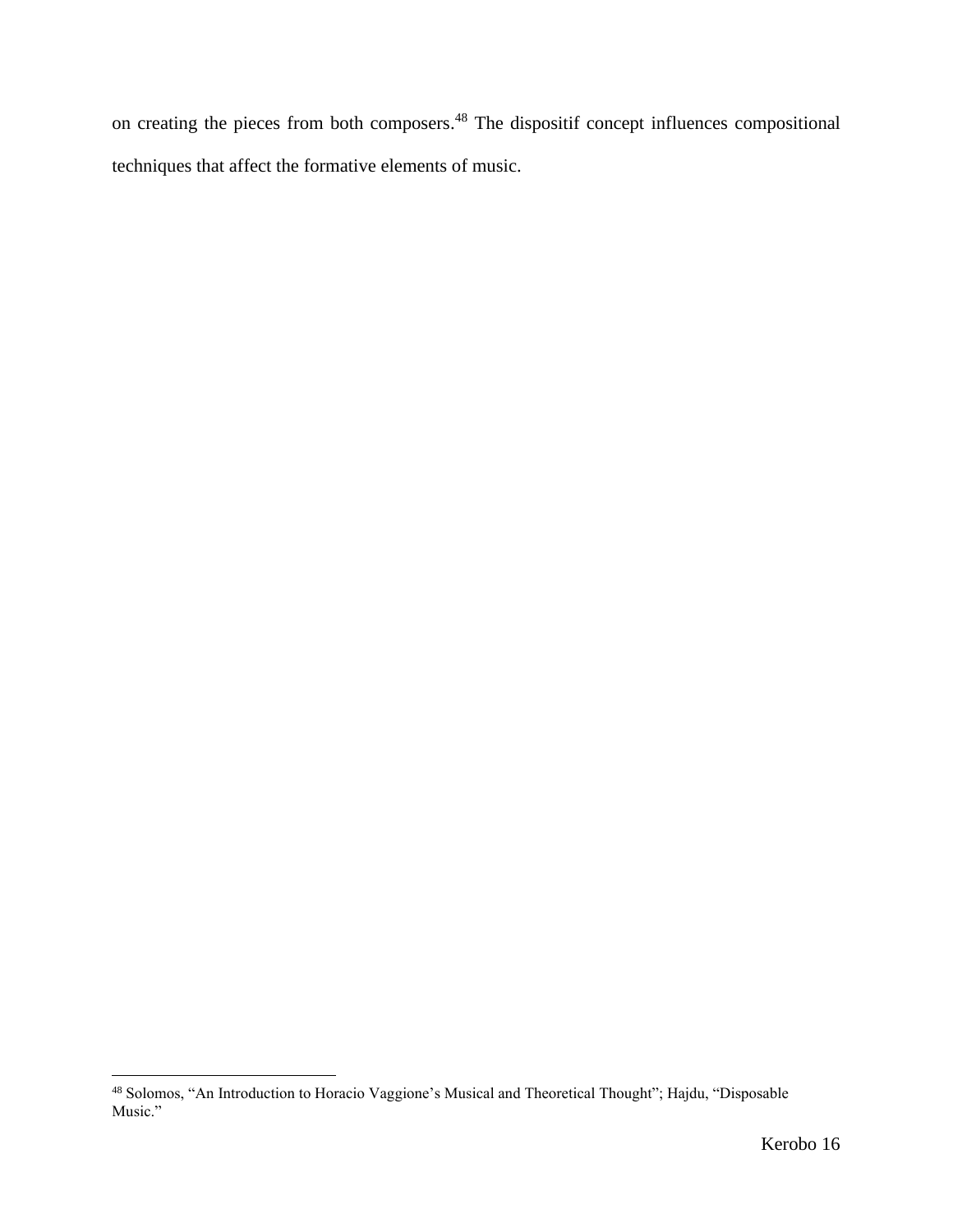# **Bibliography**

- Agamben, Giorgio. *"What Is an Apparatus?" And Other Essays*. Stanford University Press, 2009.
- Baudry, Jean-Louis. "Effets Idéologiques Produits Par l'appareil de Base." *Cinéthique* 8, no. 7  $(1970): 1-8.$

———. "Le dispositif." *Communications* 23, no. 1 (1975): 56–72. https://doi.org/10.3406/comm.1975.1348.

———. *L'effet cinéma*. Editions Albatros, 1978.

- Criton, Pascale. "Mutation and Processuality in the Musical Thought of Horacio Vaggione." *Contemporary Music Review* 24, no. 4/5 (October 2005): 371–81. https://doi.org/10.1080/07494460500173798.
- Deleuze, Gilles, and David Lapoujade. *Two regimes of madness: texts and interviews, 1975- 1995*. New York; Cambridge, Mass.: Semiotext(E) ; Distributed by MIT Press, 2007.
- Foucault, Michel, and Colin Gordon. *Power/Knowledge: Selected Interviews and Other Writings, 1972-1977*. 1st American ed. New York: Pantheon Books, 1980.
- Hajdu, Georg. "Disposable Music." *Computer Music Journal* 40, no. 1 (March 2016): 25–34. https://doi.org/10.1162/COMJ\_a\_00342.

———. "Playing Performers. Ideas About Mediated Network Music Performance." *Proceedings of the Music in the Global Village Conference*, 2007, 41–42.

- Heath, Stephen. "Narrative Space." In *Questions of Cinema*, edited by Stephen Heath, 19–75. Communications and Culture. London: Macmillan Education UK, 1981. https://doi.org/10.1007/978-1-349-16579-7\_2.
- Ris, Valentin. "Discursive Power: On Canon, Language, and Music as Dispositif." *Kwartalnik Młodych Muzykologów UJ*, no. 2(41) (2019): 5–22.
- Simon Emmerson, and Denis Smalley. "Electro-Acoustic Music." Grove Music Online. Accessed December 2, 2020. http://www.oxfordmusiconline.com/grovemusic/view/10.1093/gmo/9781561592630.001. 0001/omo-9781561592630-e-0000008695.
- Solomos, Makis. "An Introduction to Horacio Vaggione's Musical and Theoretical Thought." *Contemporary Music Review* 24, no. 4–5 (October 1, 2005): 311–25. https://doi.org/10.1080/07494460500172139.